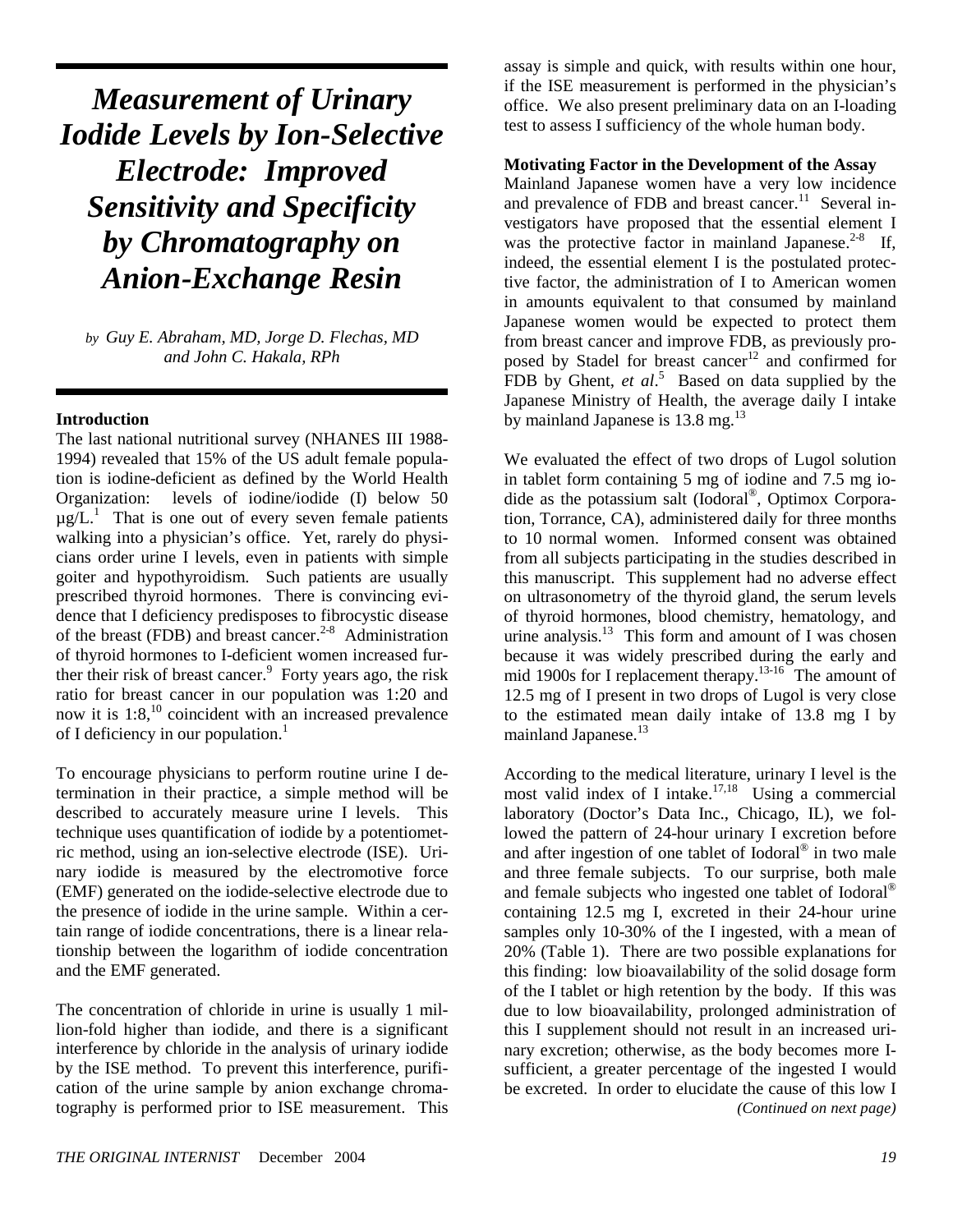**Table 1** 

|                          |                | Age     | Height   | Weight   | <b>Urinary I Concentration (mg/24 hrs)</b> |                    |                      |  |
|--------------------------|----------------|---------|----------|----------|--------------------------------------------|--------------------|----------------------|--|
| <b>Subject</b>           | <b>Sex</b>     | (years) | (inches) | (pounds) | Pre                                        | <b>After 1 Day</b> | <b>After 30 Days</b> |  |
| 1                        | $\mathbf F$    | 21      | 60       | 128      | 0.030                                      | 1.10               | 12.00                |  |
| $\overline{2}$           | $\mathbf{F}$   | 19      | 64       | 130      | 0.022                                      | 2.00               | 1.20                 |  |
| 3                        | $\mathbf F$    | 22      | 68       | 122      | 0.053                                      | 2.40               | 4.50                 |  |
| $\overline{\mathcal{A}}$ | M              | 55      | 67       | 168      | 0.140                                      | 3.80               | 8.10                 |  |
| 5                        | M              | 40      | 73       | 175      | 0.180                                      | 3.10               | 5.50                 |  |
|                          | $\overline{X}$ | 31      | 66       | 144.6    | 0.085                                      | 2.48               | 6.26                 |  |
|                          | <b>SD</b>      | 13      | 9.2      | 23       | 0.106                                      | 1.41               | 5.50                 |  |

# **Urinary Excretion of Iodide in 5 Subjects on a Supplement Containing 12.5 mg of Iodine/Iodide (Iodoral®)**

excretion, we continued the administration of I in those subjects for one month. Then, we repeated the 24-hour urine collection, and I was measured again in the collected urine samples.

Following one month of daily ingestion of one tablet of Iodoral®, the excretion of I increased to 36-96% of the oral amount in four of the subjects with a mean of 50% in the five subjects (Table I). Female Subject #2 excreted only 10% of the oral dose after one month of supplementation. She had the lowest baseline I level (0.022 mg/24 hr) and the greatest I retention after one and 30 days. The only distinctive feature of this subject was mammomegaly (size 40D). This would suggest a very important role of the mammary glands in the requirement for I by the whole human body. To our knowledge, the above findings have not been previously reported. The implication of such observation is that an I-loading test could be developed to assess not just thyroid sufficiency but I requirement of the whole human body. However, for such a test to be practical, one month duration is too long. So, the next alternative was to progressively increase the amount of I in a single dose and to measure urinary I excretion in order to find the amount of ingested I that would result in the greatest differences between individual urine I levels, as an index of degree of whole body I sufficiency. The standard deviation from the mean value could be used as an index of the between-individual variations.

*(Continued on next page)* 

### **Table 2**

| <b>Subject</b> | <b>Sex</b>     | Age<br>(years) | Height<br>(inches) | Weight<br>(pounds) | <b>Urinary I Concentration (mg/24 hrs)</b> |          |           |           |
|----------------|----------------|----------------|--------------------|--------------------|--------------------------------------------|----------|-----------|-----------|
|                |                |                |                    |                    | Pre                                        | 1 Tablet | 2 Tablets | 3 Tablets |
| $\mathbf{1}$   | ${\bf F}$      | 42             | 62                 | 171                | 0.160                                      | 2.70     | 4.90      | 14.00     |
| 2              | $\mathbf{F}$   | 51             | 65                 | 113                | 0.067                                      | 2.60     | 5.30      | 9.90      |
| 3              | ${\bf F}$      | 42             | 62                 | 110                | 0.064                                      | 3.10     | 6.00      | 6.80      |
| $\overline{4}$ | M              | 51             | 69                 | 160                | 0.250                                      | 2.60     | 6.30      | 11.00     |
| 5              | M              | 63             | 68                 | 199                | 0.11                                       | 3.30     | 6.50      | 7.70      |
| 6              | M              | 70             | 70                 | 200                | 0.093                                      | 2.50     | 5.40      | 7.50      |
|                | $\overline{X}$ | 53             | 66                 | 159                | 0.124                                      | 2.80     | 5.70      | 9.50      |
|                | <b>SD</b>      | 20             | 5.7                | 20.5               | 0.047                                      | 0.14     | 0.35      | 4.60      |

## **Urinary Excretion of Iodide in 6 Subjects Before and After Ingesting One, Two, and Three Tablets of a Supplement Containing 12.5 mg of Iodine/Iodide (Iodoral®)**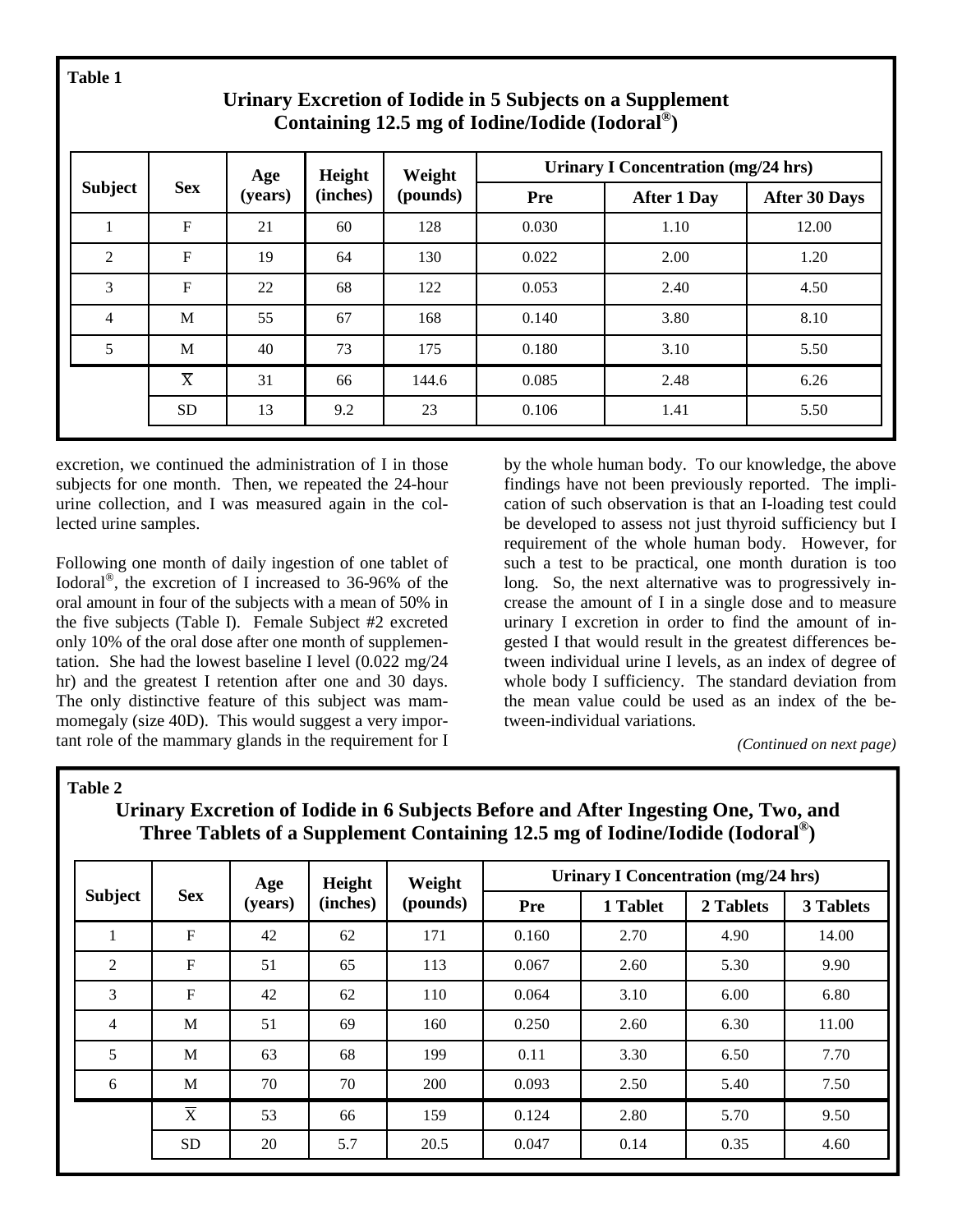Another group of six subjects, three males and three females, was evaluated with 24-hour urinary I levels before and after ingesting one, two, and three tablets of the same preparation. The subjects retained approximately 80% of the I content of one and two tablets (Table 2). But with three tablets containing 37.5 mg of I, there was a two-fold difference in I excretion, with a range of 6.8- 14 mg I (18-37%) (Table 2). The means  $\pm$  SD of urinary I levels (mg/24 hr) for the three doses of I were: 2.8±0.14  $(CV = 5\%)$  for one tablet of Iodoral<sup>®</sup>; 5.4±0.35 (CV = 6.5%) for two tablets; and  $9.48\pm4.6$  (CV = 48.5%) for three tablets. There was a 10-fold increase in the coefficient of variation around the mean value at three tablets of the I supplement, compared to one and two tablets. Subject #3 who retained the most I, with only 6.8 mg (18%) in the 24-hour urine collection, suffered from severe FDB, again pointing to the mammary glands as an important organ of I utilization. These results suggest that the measurement of urinary I levels before and after administration of three tablets of Iodoral®, could be used as an I-loading test to assess I sufficiency of the whole human body.

For the I-loading test to be widely used in the physician's office, the measurement of urine I levels would be best performed *in situ*, using a simple method with nonhazardous reagents. The values for I presented in Tables 1 and 2 were obtained by a procedure called Induction Coupled Plasma-Mass Spectrometry (ICP-MS). The equipment required for this procedure is extremely expensive and very complex in its utilization. The ISE method is very simple, requiring only the following two reagents: water and sodium nitrate. Sodium nitrate is used in the ISE method as an Isotonic Strength Adjuster (ISA) at an initial concentration of 5 Moles/L to improve performance of the ISE electrode. The ISA is diluted one part ISA to two parts of iodide standards and urine samples. The final concentration of  $NaNO<sub>3</sub>$  in the assay is 1.66 Molar. The ISE procedure does not require any special precaution, beside the usual good laboratory practice. Water and  $NaNO<sub>3</sub>$  are used in the ISE measurement and in the chromatographic purification of urine samples on anion-exchange resin, simplifying the procedure.

#### **Measurement of Iodide in Biological Fluids by Ion-Selective Electrode: A Review of Pertinent Publications**

*Urinary Iodide:* In 1983, Cooper and Croxson<sup>19</sup> wrote a letter to the editor published in the *Journal of Clinical Chemistry*, describing their unsuccessful attempt to measure urine iodide levels in New Zealanders by the direct ISE method, using equipment from Thermo Orion (Beverly, MA). The high concentration of chloride pre-

sent in urine samples interfered in the assay. They were unable to achieve reliable and reproducible results. They postulated that chloride was the interfering substance due to the persistence of this interference following deiodization of urine by chromatography on anion-exchange resin. This procedure retained iodide on the column, but chloride was eluted in the chromatographed urine. Not only did the presence of chloride render the assay nonspecific for iodide, but it also caused a decrease in sensitivity by one order of magnitude. With standards of iodide in water, the sensitivity was  $10^{-6}$  M (0.127 mg/L), but with standards in deiodized urine, the sensitivity was  $10^{-5}$  M (1.27 mg/L). It is surprising that these authors did not carry their experiments to the next logical step: use the same anion-exchange resin to purify iodide from chloride. Since chloride was eluted with the chromatographed urine, but iodide was retained on the column, they could have used a high ionic strength buffer to elute the iodide fraction afterward. The urinary I levels of New Zealanders are 10-20 times less than the sensitivity of 1.27 mg/L. These authors concluded that "on the basis of chloride error, the iodide-selective electrode is unsuited for the accurate experimental determination of iodide in urine."

In 1986, Yabu, *et al*<sup>20</sup> came to the realization that the New Zealander's problem was not a problem at all for mainland Japanese. Although they confirmed Cooper and Croxson's findings that the assay was not specific below 1.27 mg/L, mainland Japanese excreted higher levels of urinary iodide than 1.27 mg/L. In 163 urine specimens analyzed, only one specimen had a concentration below 1.27 mg/L. They observed I levels in these urine samples ranging from 0.6 mg/L to 17.4 mg/L. If those I levels are expressed as mg/24 hr and assuming an average 24-hour urine volume of 1.5 L, the range of I excretion per 24-hour would be 1-25 mg in these 163 Japanese subjects. This range is in agreement with the estimated average daily I intake of 13.8 mg I in mainland Japanese.<sup>13</sup>

The iodide levels observed in the mainland Japanese were two orders of magnitude higher than urinary iodide concentrations in New Zealanders — for that matter, in citizens of the Western World.<sup>13</sup> In 1993, Kono, *et al*,<sup>21</sup> using direct measurement of urine iodide in 2,956 men and 1,182 women, confirmed the reliability of the direct ion-selective electrode assay in urine samples from mainland Japanese subjects. However, Yabu and Kono were not able to measure accurately iodide levels below 1.27 mg/L due to chloride interference. Above that level, they achieve excellent correlation with an established assay for urinary iodide, the ceric ion-arsenious *(Continued on next page)*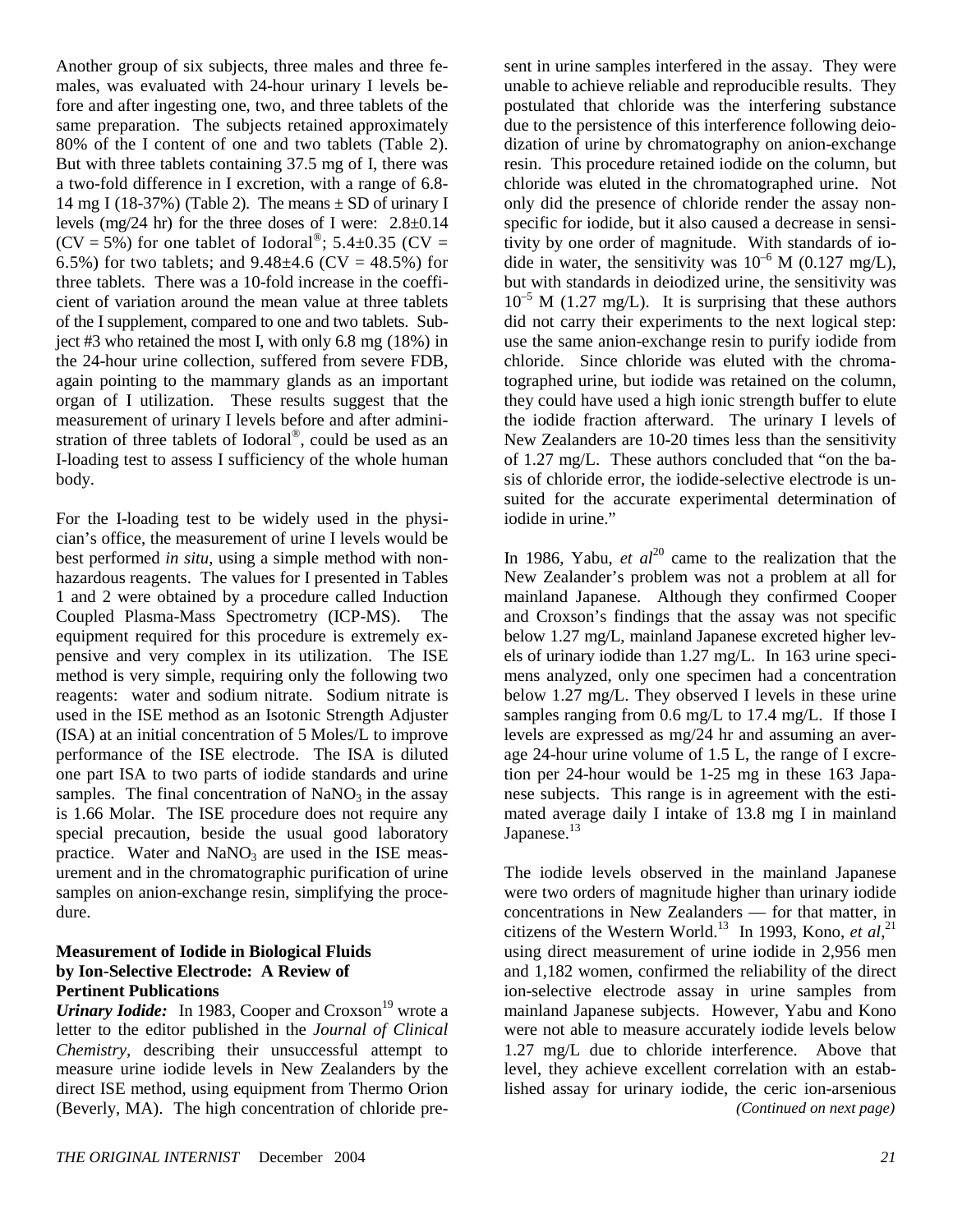acid method.<sup>22</sup> It is of interest to note that the electrode and meter used in the two publications from Japan were obtained from Radiometer (Copenhagen, Denmark). This company supplies a procedure to perform direct measurement of urinary iodide with its equipment.

*Milk Iodide:* In 1980, Lacroix and Wong measured iodide directly in cow's milk by ion selective electrode.<sup>23</sup> They reported a value ranging from 0.14-0.35 mg/L, when the milk analyzed was taken raw from individual cows. Market milk contained mean levels ranging from 0.52-0.70 mg/L. These authors did not perform experiments to prove the specificity of their procedure. In 1984, Gushurst, *et al*, 24 measured iodide in human milk by ion-selective electrode. They observed values ranging from 0.029-0.45 mg/L. Since the concentration of chloride in milk is 10 times less than in urine,<sup>25</sup> they were able to measure iodide levels down to 0.029 mg/L. The studies performed with milk samples used iodideselective electrode and meter from Thermo Orion. The authors of these studies did not confirm specificity of their assay by comparison with an accepted method.

### **Purification of Urine Samples by Anion-Exchange Chromatography Prior to Assay of Iodide**

For the ISE method to become widely used in the clinical setting, it must be reliable at all levels of urinary iodide, down to levels observed in severe I deficiency (<0.025 mg/L). To our knowledge, a procedure combining prior chromatographic purification to improve specificity and sensitivity of the ISE assay of iodide in biological fluids has not been published. In our opinion, purification prior to ISE measurement is a *sine qua non*  requirement for specificity and sensitivity of the ISE assay under all physiological and pathological conditions including severe I deficiency (urine I  $\langle 0.025 \text{ mg/L} \rangle$ . Chromatographic purification of urine samples on columns of anion-exchange resin was selected for the reasons described below.

In 1962, Murthy, *et al*,<sup>25</sup> reported a procedure for removing radioactive iodide from milk. A strong anion exchange resin was used (Dowex 2 x 8) to retain the radioactive iodide, and a large volume of milk could be processed through these columns. A mean  $\pm$  SD of 98 $\pm$ 2% of the iodide could be retained on the columns when 120 bed volumes were chromatographed. The bed volume is approximately 1 ml per gm of resin. They were able to elute approximately 98% of the radioactive iodide from the column with 30 bed volumes of 2N sodium nitrate  $(NaNO<sub>3</sub>)$  in 0.16N HNO<sub>3</sub>. This publication was of great interest to us since the ISE assay of urinary iodide published by the Japanese scientists<sup>20,21</sup> used 5 ml of 5N  $NaNO<sub>3</sub>$  as ISA, added to 10 ml of urine. We postulated

that by prior chromatographic purification of urine samples on anion exchange resin and using  $5N$  NaNO<sub>3</sub> as the elution solvent to elute iodide, measurement of iodide could be made directly after adding two volumes of water to the eluant.

Materials used in anion exchange chromatography are composed of three components attached together and placed in a column: the base or backbone support; the functional group or ion exchanger; and the counter ion available for exchange. For backbone, styrene divinyl benzene (SDB) was preferred over silica gel because it is more rugged, less sensitive to pH changes, and possesses a higher capacity.<sup>26</sup> For example, SAX columns with silica backbone are available from Varian and Associates (Harbor City, CA) with a capacity of 0.85 m Eq/gm of resin. However, with SDB backbone, Alltech (Deerfield, IL) quotes a figure of 1.5 m Eq/gm, a 75% greater capacity to exchange anions. This translates into the ability to process a 75% greater volume of urine for the same amount of resin.

Strong anion exchangers are quaternary amines versus weak anion exchangers, which are primary, secondary, and tertiary amines. Strong anion exchangers are always charged at any pH; therefore, elution of the analate of interest could be achieved by increasing the ionic strength of the elution solvent without any acid added. Data are available for strong anion exchangers regarding the relative selectivity of halides.<sup>26</sup> With fluoride as unity, chloride has a relative selectivity of 10; bromide 28; and iodide 87. The higher the number, the stronger the binding of the halide to the anion exchanger. The stronger the binding of the halide to the ion exchanger, the higher the ionic strength required for elution. Therefore, by choosing a wash solvent with ionic strength high enough to elute fluoride, chloride, and bromine, but not high enough to elute iodide, a high degree of purity of the iodide fraction could be achieved.

For counterions, the choice from products available commercially was between chloride and acetate. Since chloride interferes in the assay, we chose the acetate form (Figure 1). Although a wide range of counterions could be prepared by preconditioning the anion exchange columns, this would not be practical in a clinical setting. The ideal counterion on the SAX columns used for the purification of iodide from the other halides would be nitrate. Based on information supplied by Alltech with the SAX columns, iodide is the only halide capable of displacing nitrate from the tetramethyl ammonium group. The smaller pore size of 60Å was preferable because it excluded molecules with molecular *(Continued on next page)*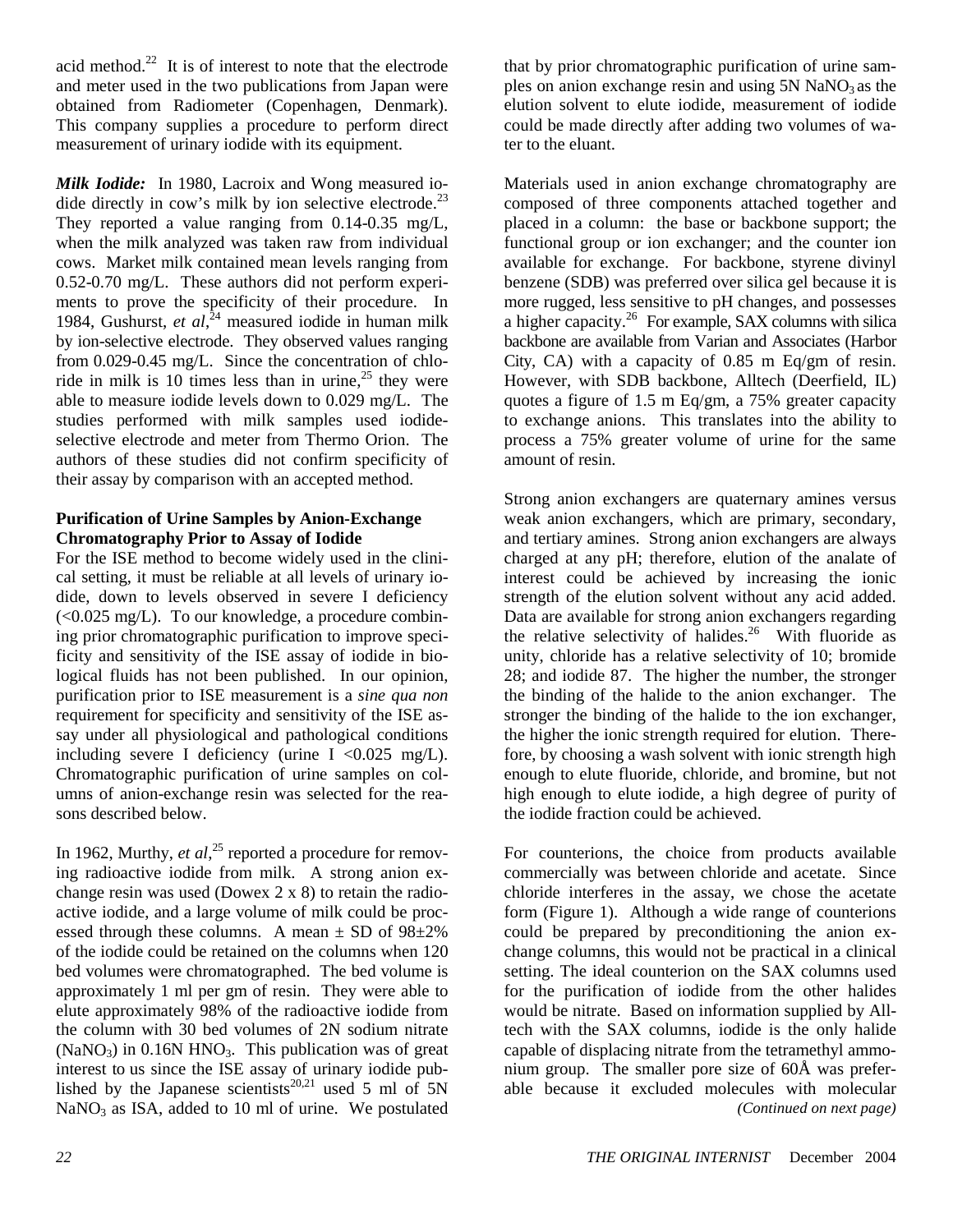

**Chemical structure of the SAX resin used in the chromatographic purification of urine samples prior to ISE measurement.** 

weight above 1,000, and it prevented overloading the resin with high molecular weight anions present in urine samples. Finally, the larger particle size was chosen because it allowed elution at the proper flow rate with lower pressure and vacuum. In Table 3 are displayed the various options commercially available for anion exchange chromatography. The characteristics chosen are in the right column.

The strong anion exchanger SAX was obtained from Alltech and tested with bed weights of 100, 200, 500, and 600 mg of SAX. The bed weights of 300 and 400 mg were not available commercially. This resin has a SDB base with a functional group of tetramethyl ammonium and with acetate as counterion (Figure 1). We were interested in a column of SAX that had the capacity to handle up to 30 ml of urine without overload and breakthrough of iodide. The reason for this will be explained later. Preliminary tests revealed that 500 mg of SAX was the minimum bed weight required to process 10-30 ml of urine without overload (breakthrough) of the column. Overloading the column resulted in the presence of iodide in the urine eluate after the first pass, causing low recovery of iodide in the purified fraction eluted with the high ionic strength solvent.

The 500 mg column with a 10 ml reservoir was chosen (Alltech part #309750). Ten milliliters of urine was applied to the SAX column, which was fixed on top of a vacuum manifold (Applied Separation Inc., Allentown, PA), connected to a vacuum pump (Alltech). We used the Bench Top Vacuum Station, which was capable of maintaining a preset vacuum. A vacuum of only two inches (50 mm) of mercury was sufficient for an elution flow rate of 4-5 ml/min. Due to variation in airflow through the different openings of the vacuum manifold and variation of elution flow rates between the columns, there was a twofold difference between columns with the fastest and slowest flow rate. The elution of 10 ml of urine required 2-4 minutes at the vacuum setting of 50 mm Hg.

The four halides — fluoride, chloride, bromide, and iodide — were added individually in known amounts from stock standard solutions to pooled urine samples collected from a fasting subject. Using Thermo-Orion ISE *(Continued on next page)* 

| Table 3<br><b>Options Commercially Available</b><br><b>For Anion-Exchange Chromatography</b><br>of Urine Samples* |                                                                  |                                               |  |  |  |  |
|-------------------------------------------------------------------------------------------------------------------|------------------------------------------------------------------|-----------------------------------------------|--|--|--|--|
| I. Base<br>(Backbone)                                                                                             | Silica Gel                                                       | Styrene-divinyl<br>Benzene                    |  |  |  |  |
| <b>II.</b> Functional<br>Group                                                                                    | Weak Exchanger<br>(Primary,<br>Secondary, and<br>Tertiary Amine) | Strong<br>Exchanger<br>(Quarternary<br>Amine) |  |  |  |  |
| <b>III</b> Counter-Ion                                                                                            | Chloride                                                         | Acetate                                       |  |  |  |  |
| IV. Pore Size                                                                                                     | Large                                                            | Small                                         |  |  |  |  |

 $(300 \text{ Å})$ 

(Average Value)

 $(60 \text{ Å})$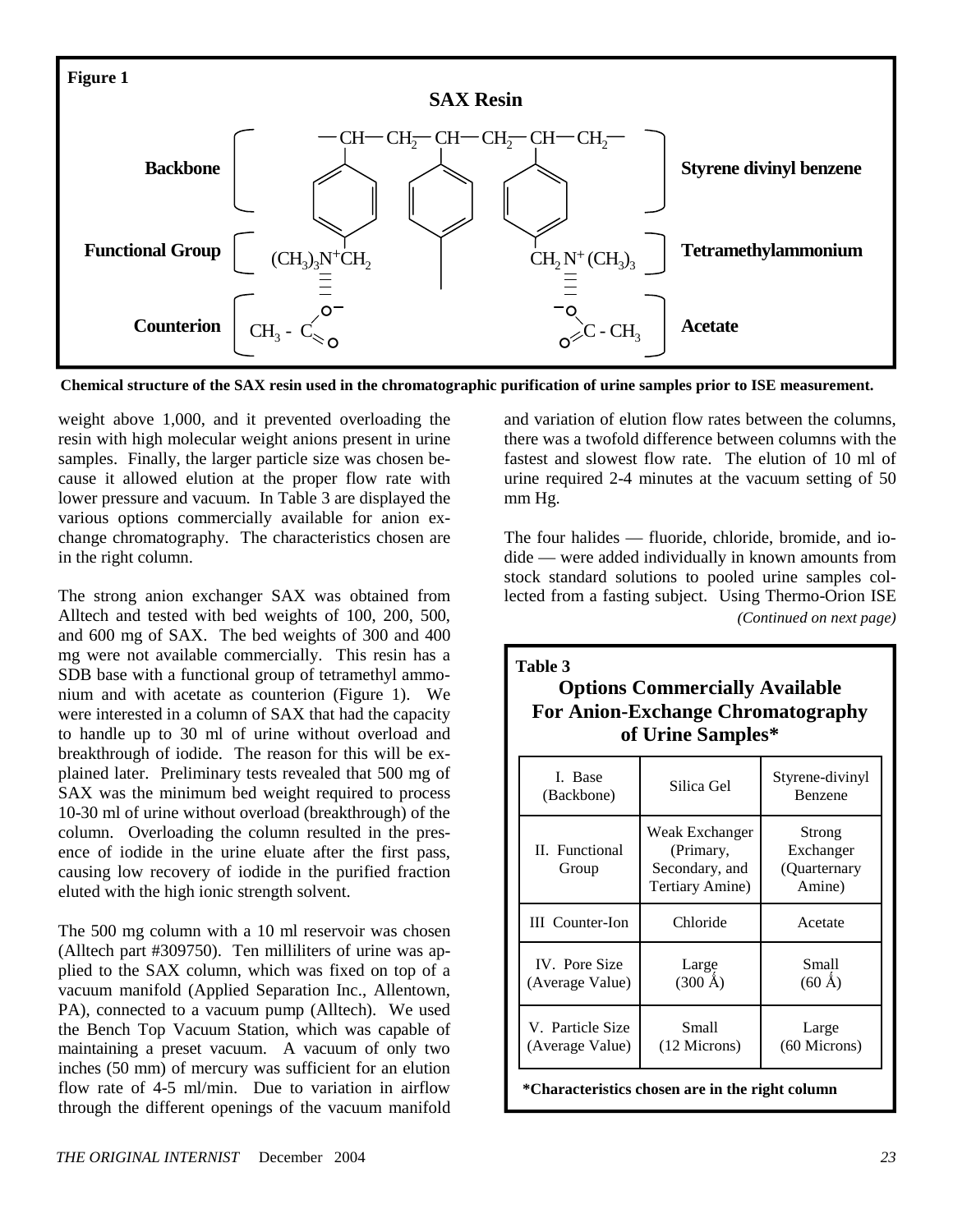

**The Thermo Orion part number is displayed next to the standard curve.**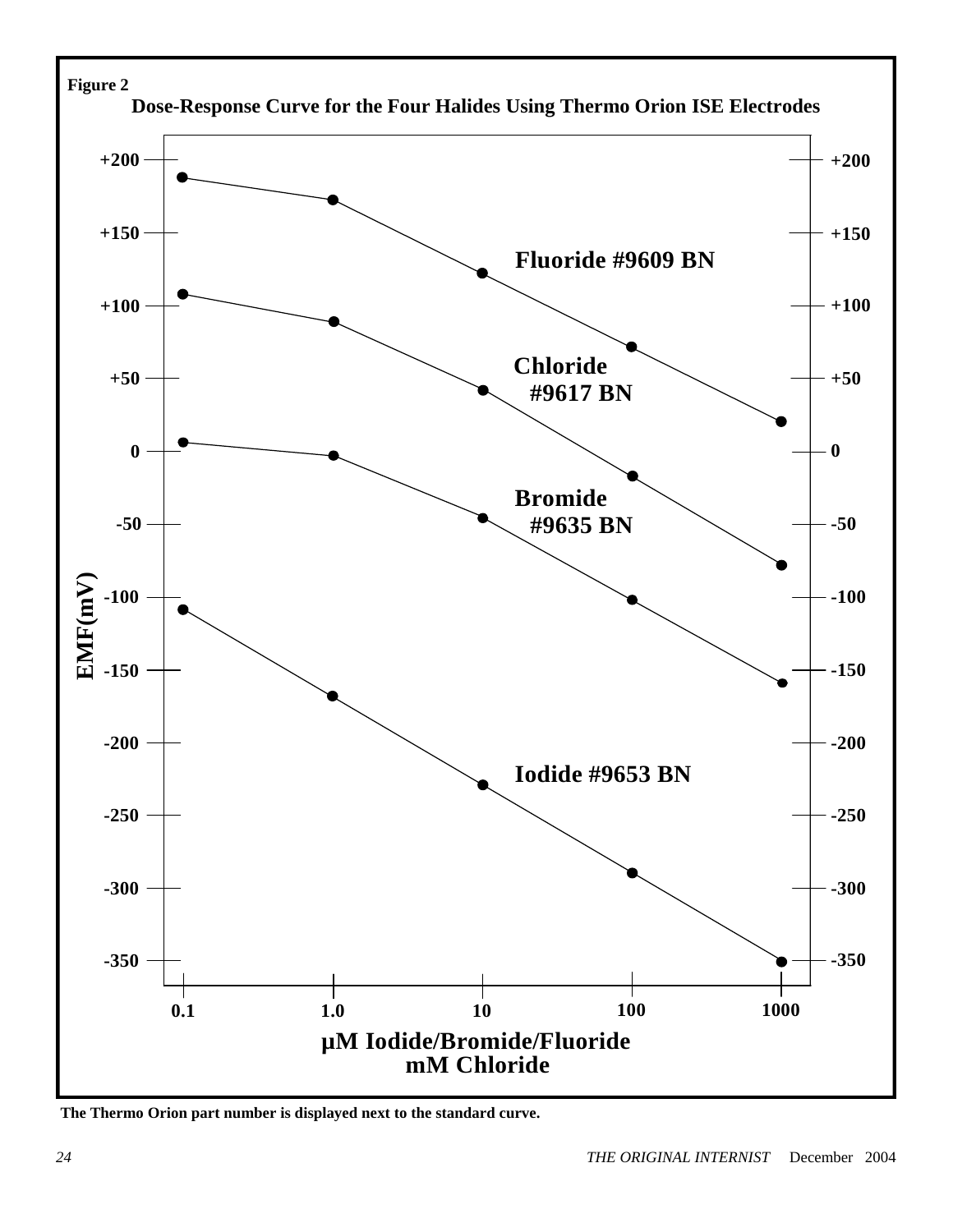electrodes and special reagents, the halides were measured following chromatography in the eluted urine, in the wash solvent (10 ml of 0.5N NaNO<sub>3</sub>), and in the elution solvent (5 ml of 5N NaNO<sub>3</sub>). The standard curves for the four halides are displayed in Figure 2.

The eluted urine contained fluoride and 75-80% of the chloride. Some 20-25% of the chloride was retained on the column, together with bromide and iodide. A wash of the column with 10 ml of  $0.5N$  NaNO<sub>3</sub> eluted the retained chloride and the bromide. Quantitative recovery of iodide ( $>95\%$ ) was achieved with 5 ml 5N NaNO<sub>3</sub>. The eluant containing the iodide in 5 ml of 5N  $NaNO<sub>3</sub>$ was mixed with 10 ml of water and measured directly by immersion of the iodide selective electrode (Orion Electrode #9653 BN) connected to the Orion Meter 720-A Plus. Standards of potassium iodide (Spectrum Chemical, Gardena, CA #P0185) were prepared in water at concentrations ranging from  $10^{-3}$  M to  $10^{-8}$  M. A volume of 10 ml of iodide standard was mixed with 5 ml of  $5N$  NaNO<sub>3</sub> prior to measurement by the iodide selective electrode. The stored standard curve in the 720-A Plus meter was programmed to display the urinary I levels in mg/L.

#### **Methodology**

Urine samples collected over a period of 24 hours were stored by the subject during collection in a three-liter plastic bottle, supplied by Doctor's Data, Inc. After measurement of the total volume at the clinic, sodium azide was added at a final concentration of 0.05% for bacteriostatic purpose (10 ml of a 5% solution per liter of urine). Sodium azide is the commonly used bacteriostatic agent in such cases. $20$  Prior to addition of the sodium azide, a sample was obtained and mailed to Doctor's Data for analysis by ICP-MS. Samples of the collected urine were then stored at -20º C in plastic containers until assayed by the ISE method. Repeated freezing and thawing of the urine samples had no significant effect on the measured I levels. However, without a bacteriostatic agent, such manipulation of the samples resulted in decreasing I levels and evidence of bacterial growth. Aqueous solutions of  $0.5N$  and  $5N$  NaNO<sub>3</sub> (Spectrum Chemical #SO183) were prepared and stored at room temperature. A stock solution of potassium iodide 1.66 gm in 1 liter of purified water  $(10^{-2} \text{ Molar})$  was stored in a dark glass bottle. From this stock solution, iodide standards were prepared by dilution to contain a range from  $10^{-3}$  M (127 mg/L) to  $10^{-8}$  M (0.00127  $mg/L$ ).

Under a vacuum of 40-/50 mm Hg, 10 ml of urine was applied to a SAX column 500 mg, with a 10 ml reservoir (Alltech #309750) and the elution flow rate adjusted so



**Chemical structure of Brilliant Green. (Modified from reference 27.) Note the two benzene rings and the quaternary amine group.** 

not to exceed 4-5 ml/min. This is the most critical step in the assay. A slower flow rate did not have an adverse effect on the performance of the anion-exchange columns. Exceeding this flow rate, however, caused breakthrough of iodide in the urine eluate, with low recovery of iodide in the assay. At the same vacuum setting, the elution flow rate decreased with the wash and elution solvents. Therefore, it was very important to set the flow rate during the elution of the urine sample. Since there was variation in flow rate between the columns, the SAX column with the highest flow rate was used to monitor visually the urine level in the reservoir. To facilitate this process of observing urine levels through the opalescent wall of the reservoir, a food coloring was added to the urine samples prior to chromatography. FD & C Green No. 3 (Warner Jenkinson Company, St. Louis, MO) was selected for its useful attributes. Having two benzene rings in its molecule (Figure 3) resulted in a very strong hydrophobic interaction with the benzene rings in the SDB backbone of the SAX (Figure 1). FD & C Green No. 3 was retained on the column, resulting in a clear eluate. Although FD & C Green No. 3 contains a quaternary amine (Figure 3) capable of binding iodide, its concentration was so low that no significant interference was observed in the performance of the columns. We added 1 ml of a 1% solution per liter of urine. The amount of that dye in 10 ml of urine was 0.2 µMole, compared to a concentration of 750 µMoles of *(Continued on next page)*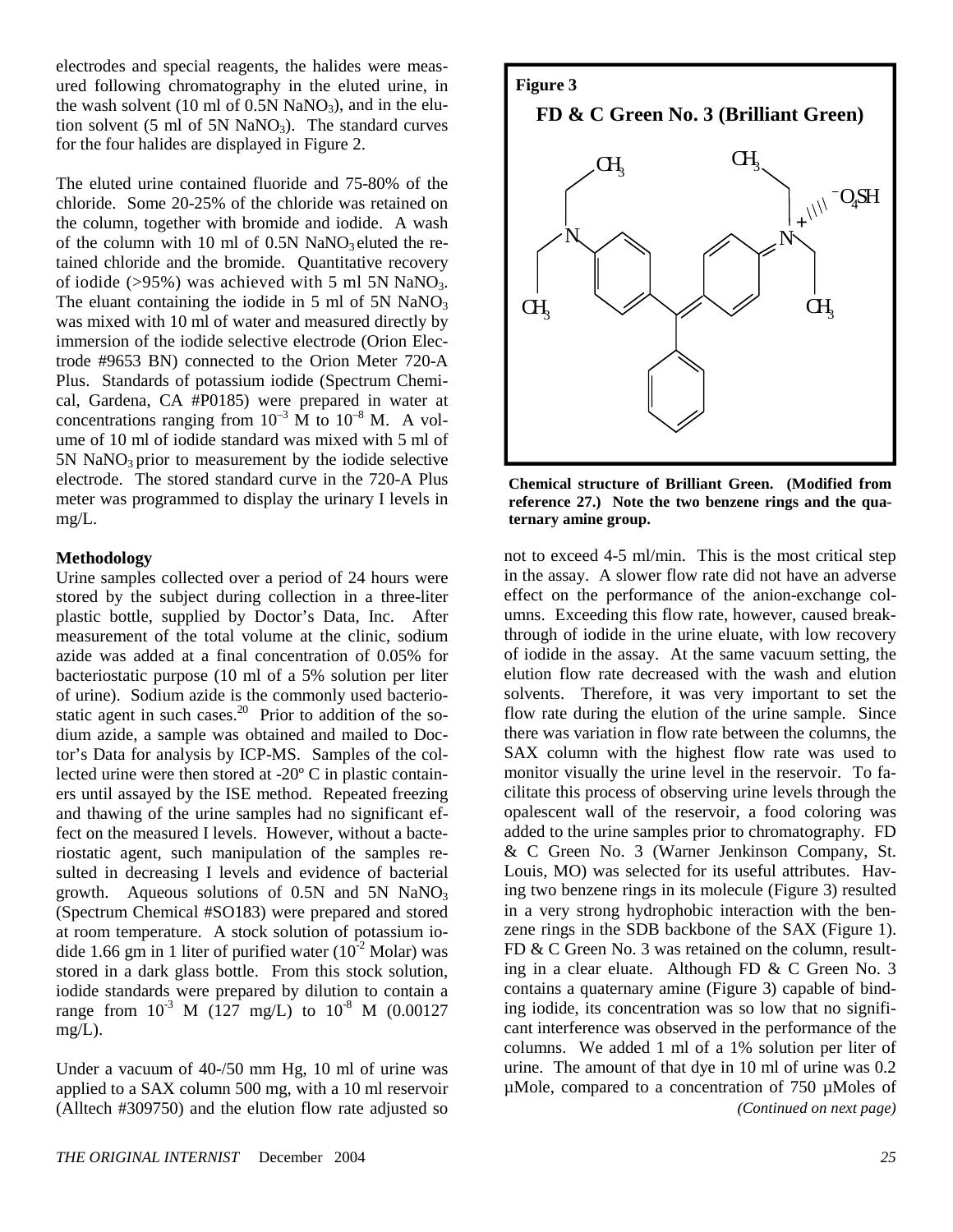quaternary amines on the SAX column. FD & C Green No. 3 has antiseptic, therefore bacteriostatic properties, since it is used topically and orally in veterinary medicine as an antiseptic.<sup>27</sup> We are currently testing FD & C Green No. 3 as a bacteriostatic agent to replace sodium azide. So far, the results look very promising.

We have tested several SAX columns with both silica and SDB backbones obtained from Alltech and Varian. The vacuum setting required for the proper elution flow rate varied widely between SAX columns with as much as 15 inches (375 mm) Hg for some SAX columns with silica backbone and small particle sizes. With the Alltech 500 mg SAX columns, however, a vacuum setting of 50 mm Hg resulted consistently in the proper flow rate. The Alltech vacuum pump displayed the ambient atmospheric pressure in mm Hg. The desired vacuum was achieved by setting the vacuum pump at 50 mm below ambient.

Chromatography of the urine sample on the SAX column yielded three fractions, which were used to measure fluoride, bromide, and iodide. The flow chart in Figure 4 summarizes this procedure. The eluted urine contains >95% of the fluoride and 75-80% of chloride. Ten milliliters of the special ISA TISAB II (Thermo Orion #940909) was added to the 10 ml of eluted urine, and

fluoride level was measured with electrode #9609BN. The wash solvent consisted of 10 ml of  $0.5N$  NaNO<sub>3</sub> and following chromatography on the SAX column contained 20-25% chloride and >95% bromide. Using the electrode #9635BN, bromide levels were measured following addition of 5 ml of 5N  $\text{NaNO}_3$  to the eluted wash solvent. The bromide standards used to compute the standard curve were prepared in  $0.5N$  NaNO<sub>3</sub>. Validation of the bromide assay will be the subject of another report. The last step was the addition of 5 ml of 5N  $NaNO<sub>3</sub>$  to the column and elution of iodide at the same vacuum setting, although the flow rate was less, between 2-4 ml/min. Ten milliliters of water was mixed with the eluted 5 ml 5N  $NaNO<sub>3</sub>$ . Iodide concentration was measured directly by immersion of the electrode (Orion #9653 BN).

#### **Acceptability of the ISE Method for Urinary Iodide Measurement**

We followed the same procedure we previously described for the validation of radioimmunoassay of steroid hormones in biological fluids.<sup>28,29</sup> The criteria for acceptability of an assay includes reliability and practicability. The reliability of an assay depends on its sensitivity, specificity, accuracy, and precision. The practicability of an assay is judged by the skill required to per- *(Continued on next page)* 

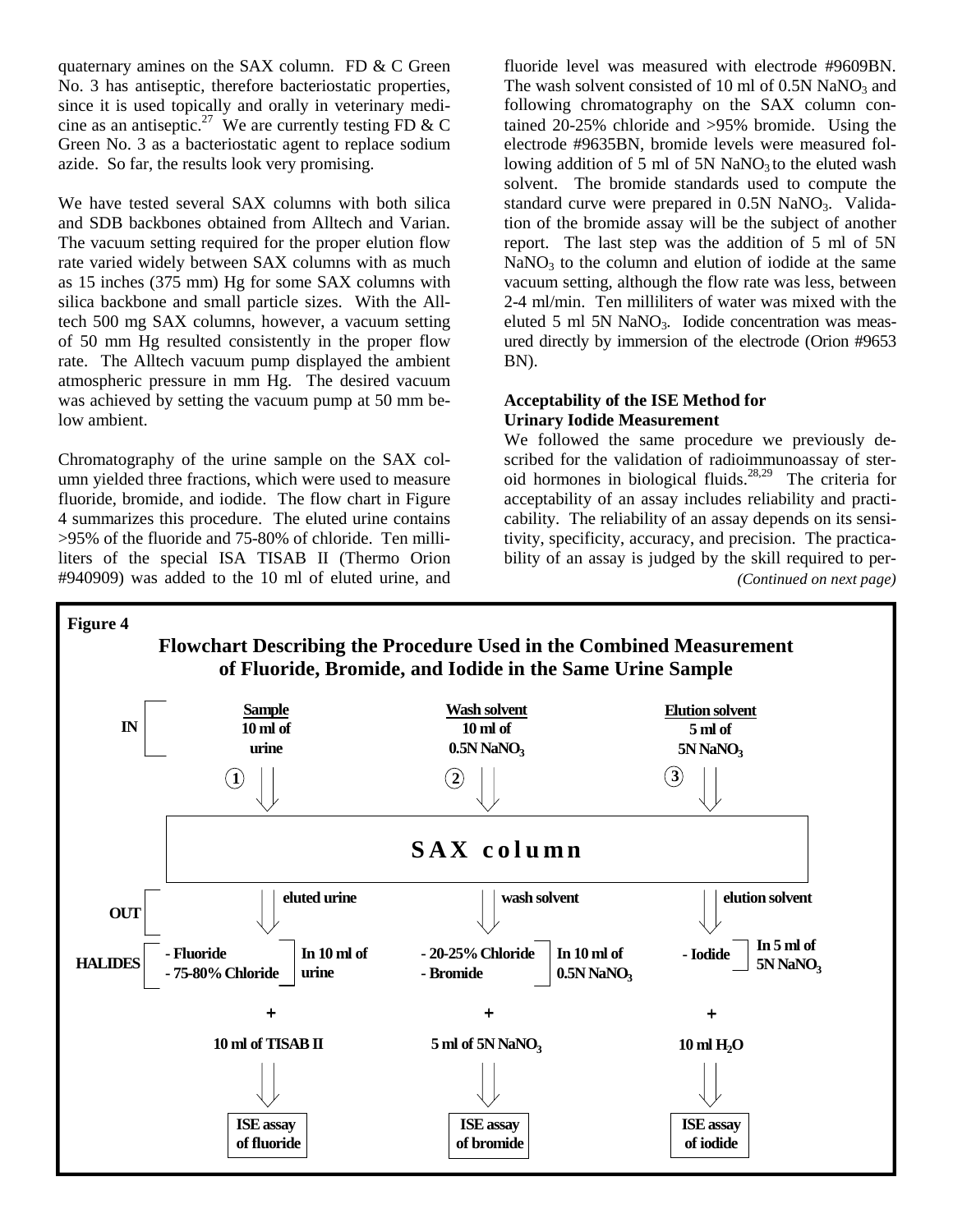form it, the time involved in its performance, and the cost of the assay.

### **Reliability eExperiments**

*Sensitivity***:**The theoretical limit of sensitivity achievable with ISE assay of urinary iodide is set by the sensitivity of the iodide selective electrode itself. From data supplied by Thermo Orion, the sensitivities of the ISE electrodes for halides are: for iodide,  $5 \times 10^{-8}$  M; for fluoride,  $10^{-6}$  M; for bromide, 5 x  $10^{-6}$  M; and for chloride,  $5 \times 10^{-5}$  M. The iodide selective electrode is by far the most sensitive, being 20 times more sensitive than the ISE electrode for fluoride, 100 time more sensitive than for bromide, and 1,000 times more sensitive than for chloride. Expressed as mg/L, the iodide selective electrode is sensitive down to 0.006 mg/L, compared to a sensitivity of 0.003 mg/L, for ICP-MS used by Doctor's Data Laboratories. (Information on sensitivity of ICP-MS supplied by Dean Bass).

In achieving this theoretical sensitivity, other conditions are important. First, the sensitivity of the standard curve is a limiting factor. The sensitivity of the standard curve

is defined as the smallest amount of iodide that is significantly different from zero at the 95% confidence limit. In order to compute the standard curve (the dose response curve), the EMF expressed in millivolts (mV) was plotted on the Y-axis against the logarithm of increasing amount of iodide, from  $10^{-3}$  M to  $10^{-8}$  M on the X-axis. The iodide selective electrode was extremely sensitive (Figure 5), with a linear response from  $10^{-3}$  M to  $10^{-7}$  M. A mean D EMF of 61 mV per decade was observed from  $10^{-3}$  M to  $10^{-7}$  M, but from  $10^{-7}$  M to  $10^{-8}$ M, the standard curve became non-linear with only 36.2 mV per decade.

To calculate the mean blank value, samples containing zero iodide are run in the assay using several replicates, ideally six. The sensitivity would then be equal to two standard deviations from the mean blank value, after subtracting the mean blank value. We tested water blanks and deiodized urine blanks. When six samples of water of 10 ml each were chromatographed on the SAX column as described under methodology, we obtained a mean  $\pm$  SD of 0.0024  $\pm$  0.0006 mg/L. Deiodized urine *(Continued on next page)* 

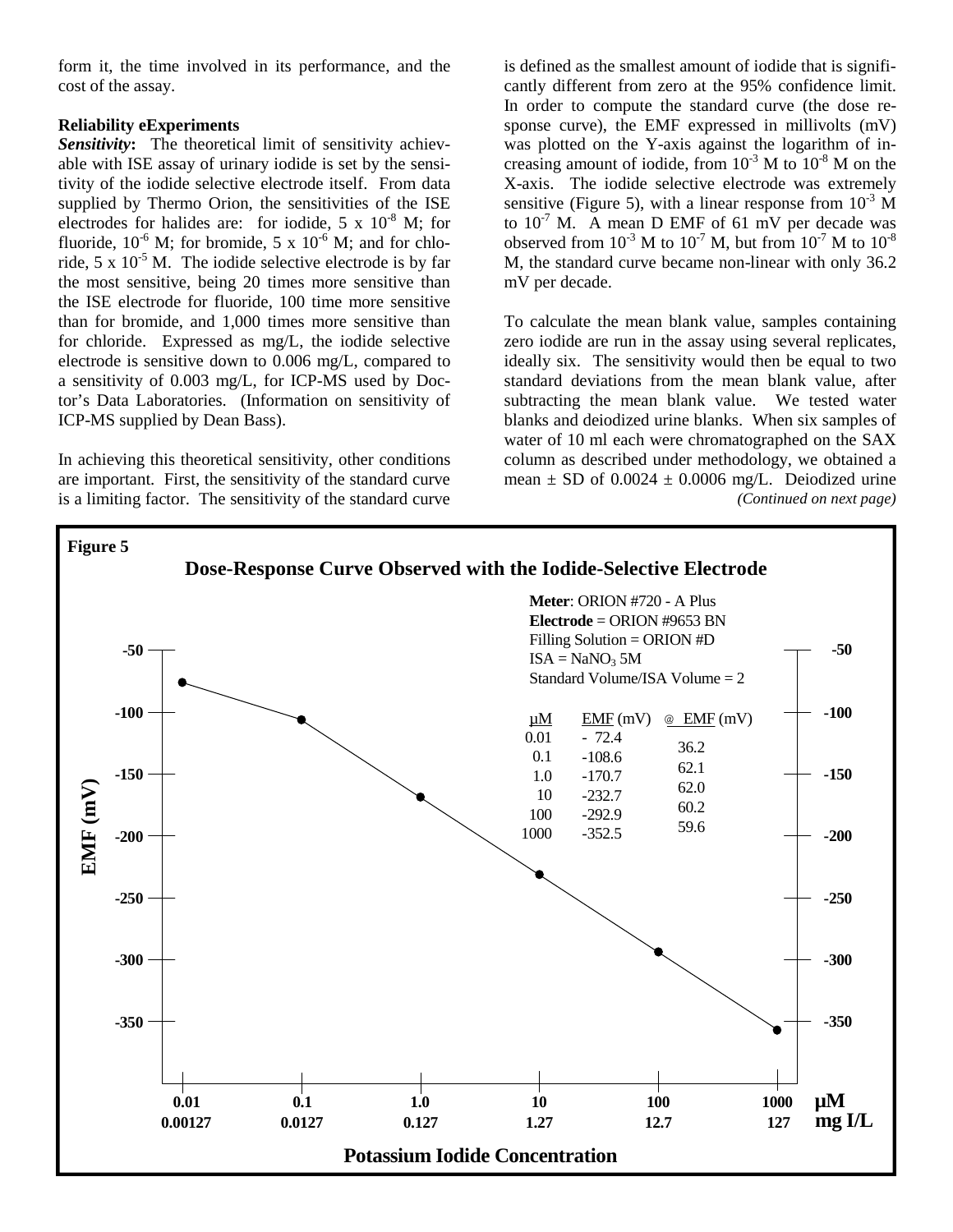**Table 4** 

**Correlation Between Urinary I Levels Measured by ICP-MS with Levels Obtained by the ISE Method** 

| Sample                        | Iodoral®<br># Tab | mg I/24 hr    |            |  |
|-------------------------------|-------------------|---------------|------------|--|
| Number                        |                   | <b>ICP-MS</b> | <b>ISE</b> |  |
| $\mathbf{1}$                  | $\mathbf{1}$      | $2.7\,$       | 3.2        |  |
| $\overline{2}$                | $\mathbf{1}$      | 2.6           | 3.3        |  |
| 3                             | $\mathbf{1}$      | 3.1           | $2.8\,$    |  |
| 4                             | $\mathbf{1}$      | 2.6           | 2.5        |  |
| 5                             | $\mathbf{1}$      | 3.3           | 4.5        |  |
| 6                             | $\mathbf{1}$      | $2.5\,$       | 2.8        |  |
| 7                             | $\overline{c}$    | 6.0           | $7.2\,$    |  |
| 8                             | $\overline{2}$    | 6.5           | 6.8        |  |
| 9                             | $\overline{2}$    | 5.4           | 6.2        |  |
| 10                            | 3                 | 14.0          | 19.0       |  |
| 11                            | 3                 | 9.9           | 10.7       |  |
| 12                            | 3                 | 6.8           | 9.0        |  |
| 13                            | 3                 | $11(16)*$     | 18.2       |  |
| 14                            | 3                 | 7.7           | 9.2        |  |
| 15                            | 3                 | $7.5$         | 10.6       |  |
| *Repeat measurement by ICP-MS |                   |               |            |  |

was prepared as described by Cooper and Croxson.<sup>19</sup> The 95% confidence limits of the mean blank were: 0.003-0.005 mg/L. Based on this information, a sensitivity of 0.005 mg/L could be achieved, a value very close to the 0.006 mg/L suggested by Thermo Orion. This sensitivity, however, could be improved by threefold, using 30 ml of urine for chromatography, but keeping the wash solvent volume at 10 ml and elution solvent volume at 5 ml. Using 30 ml of urine, the sensitivity in measuring I in urine samples by the ISE method was 0.0017 mg/L, comparable to the sensitivity of ICP-MS.

*Specificity***:** There are various ways of validating an assay in terms of its specificity, one of which is by comparison with an accepted method. Yabu, *et al*, 19 and Kono, *et al*, 20 validated the specificity of the ISE method for direct measurement of urinary iodide levels by comparison with the ceric ion-arsenious acid method. $21$ 

However, their direct assay without prior purification proved unreliable with urinary I levels below 1.27 mg/L. In our US population, based on the latest nutritional survey, only 5% of urine samples evaluated had I levels above  $0.5 \text{ mg/L}$ .<sup>1</sup> Therefore, the direct ISE method for urinary I levels, although acceptable for mainland Japanese, would be worthless in our population. By prior purification of the urine samples using anion-exchange chromatography, we were able to achieve a sensitivity 250 times better than that reported by the Japanese authors, and 750 times better if 30 ml of urine were chromatographed on the SAX column.

To validate the specificity of our procedure, we chose the ICP-MS as the valid, accepted method. From the data presented in Tables 1 and 2, urine samples were available for comparison from 10 subjects (one sample per subject) for baseline I levels, and urine samples from the six subjects in Table 2 were used for the post-I supplementation comparison of the ISE method with ICP-MS. Out of 18 samples analyzed by ICP-MS in those six subjects following I-supplementation, 15 samples were available for comparison with the ICP-MS method. With baseline urinary I levels between 0.022-0.25 mg/24 hr in the 10 samples used for comparison (Figure 6), a correlation coefficient of  $0.996$  ( $p<0.001$ ) was obtained. For urinary I levels expected in the US population, the ISE method described in this manuscript is therefore a reliable assay and the cost of setting up the ISE procedure is within the reach of the average clinician.

We have not achieved as good a correlation with ICP-MS, using urine samples with I levels in the range observed in mainland Japanese, that is 100-fold higher values. Urinary I levels following three tablets of Iodoral® were consistently higher by the ISE method, being as much as 65% higher than reported by ICP-MS. For example, in sample #13 (Table 4), a value of 11 mg I/24 hr was reported by ICP-MS following three tablets of Iodoral<sup>®</sup>. We measured 18.2 mg I/24 hr in the same sample. Another sample from the same urine collection was sent to Doctor's Data, but labeled as a new sample. The repeat value was 16 mg I/24 hr. One of us (GEA) talked to Dean Bass, who was very helpful. He explained that his equipment is calibrated to measure I levels within the range expected in the U.S. population, that is from 0.012 to 0.5 mg/24 hr. The accuracy of their assay, however, will not be as good with I values 100-fold higher, unless the urine samples were diluted 100-fold. He exhorted us to share this information with other physicians who plan to use Doctor's Data for I analysis and who are using our program. Clearly mark on urine samples "High iodide levels!! Dilute 100-fold prior to measurement." We *(Continued on next page)*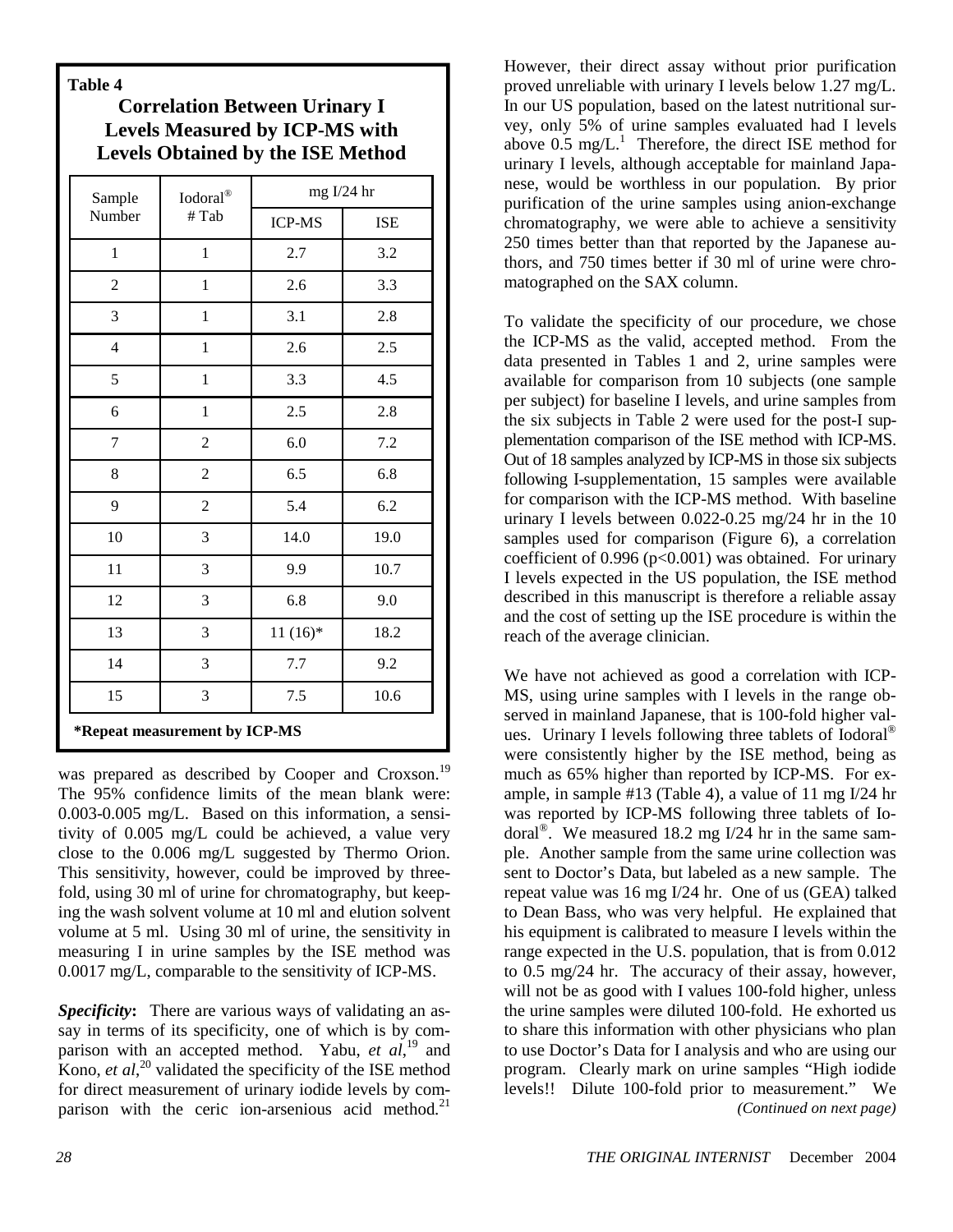

have not observed this carryover effect even with a difference of 1,000-fold between urine I levels of consecutive samples, using the ISE method and carefully washing the electrode between measurements.

*Accuracy***:** The accuracy of the ISE method was tested by recovery experiments. To deiodized urine was added an increasing amount of potassium iodide from 0.01 µM to 100 µM, and measurement of I was performed in five replicates at each dose level. The recovery experiment was performed in the same batch of samples. The mean percent recovery over the range tested varied from 91% to 112% (Table 5).

*Precision*: The within-assay variance was tested by per-

forming five replicate analyses of three urine samples, one sample with baseline I level and two samples following I supplementation. For the between-assay variance, these three urine samples were measured on five consecutive days. The coefficient of variation was higher for between assay than within assay, with a range of 5.7-10.5% for within assay and a range of 10.5-18.0% for between assay precision (Table 6).

#### **Practicability**

As previously mentioned, the practicability of an assay depends on the degree of skill required to perform it, the time involved in its performance, and the cost of the assay.

*(Continued on next page)*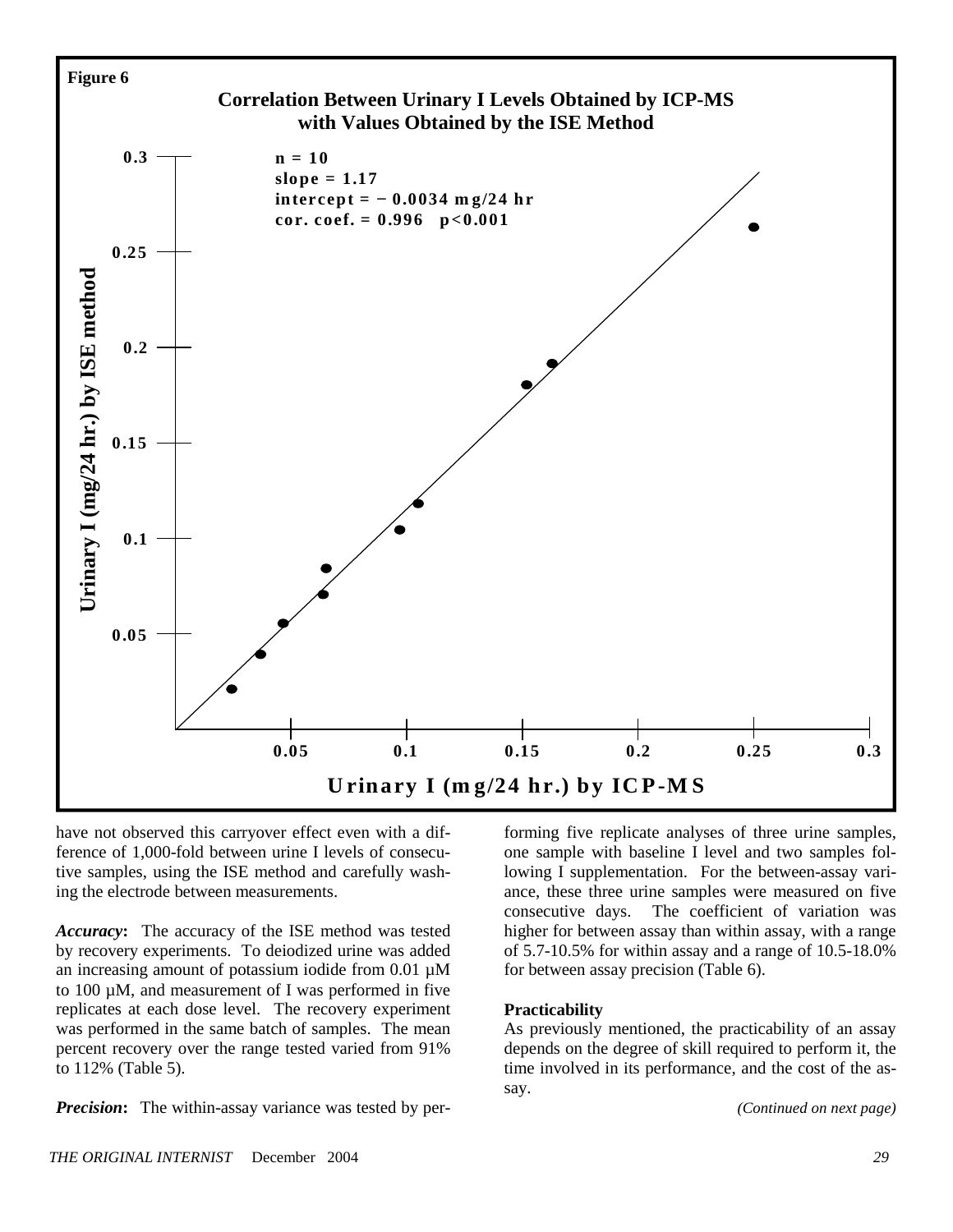Potassium Iodide Added **Iodia Iodide Added** Iodide Measured  $\mu$ M mg I/L mg I/L mg I/L mg I/L Mean % Recovery 0 0  $\leq 0.005$   $\qquad \qquad 0.01$  0.00127  $< 0.005$   $-$ 0.1 0.0127 0.0145  $\pm$  0.0035 110% 1 0.127 0.116  $\pm$  0.028 91% 10  $1.27$   $1.38 \pm 0.26$   $109\%$  $100$  12.7 14.2  $\pm 1.65$  112%

# **Recovery of Added Potassium Iodide to Deiodized Urine Using the ISE Method of Measurement**

*Skill***:** First, we should mention that the Clinical Laboratory Improvement Amendments of 1988 (CLIA) defined two categories of complexity for laboratory test: moderate complexity and high complexity testing. The ISE method is only 20 years old and is used currently in university and research laboratories, and rarely in clinical laboratories. For example, Doctor's Data, Inc. performs urinary fluoride levels by the ISE method, and it is classified as high complexity testing mainly because the ISE procedure is not widely used in the clinical context, at least not in the US. It is likely that with increased applications to clinical testing, the ISE method will be downgraded to moderate complexity.

Obviously, familiarity with laboratory equipment such as vacuum manifold, solid phase extraction, and potentionmetric measuring devices is a basic requirement for the analyst involved in ISE measurement. Although no special skill is required for implementation of this procedure in a physician's office, meticulous attention to cleanliness, awareness of the possible sources of interference, and consistency in the performance of the ISE method are qualities that the technician involved in ISE measurement must have. A clearly written protocol and well-defined guidelines of quality control should not be difficult to comply with, mainly in a clinic laboratory already approved for moderate complexity procedures.

*Time Involved***:** Vacuum manifolds are available from Applied Separations, Inc., with 30 positions, so that chromatography of 30 samples could be performed in one batch. The ISE measurement of iodide is relatively rapid, usually less than five minutes per sample. This procedure lends itself to automation, and equipment is commercially available for this purpose. We have just *(Continued on next page)* 

**Within and Between Assay Variances in the Measurement of Urinary I Levels by the ISE Method**  ISE Method (mg/L) Within Assay (5) Sample  $X \pm SD$   $CV^*$   $X \pm SD$   $CV$ 1 0.035  $\pm 0.002$  5.7% 0.038  $\pm 0.055$  14.5% 2 1.1  $\pm$  0.08 8.0% 1.32  $\pm$  0.24 18.0% 3 4.1  $\pm$  0.43 10.5% 4.4  $\pm$  0.55 10.5% Between Assay (5)

**\* CV = Coefficient of variation.** 

**( ) = Number of replicate measurements.** 

**Table 6**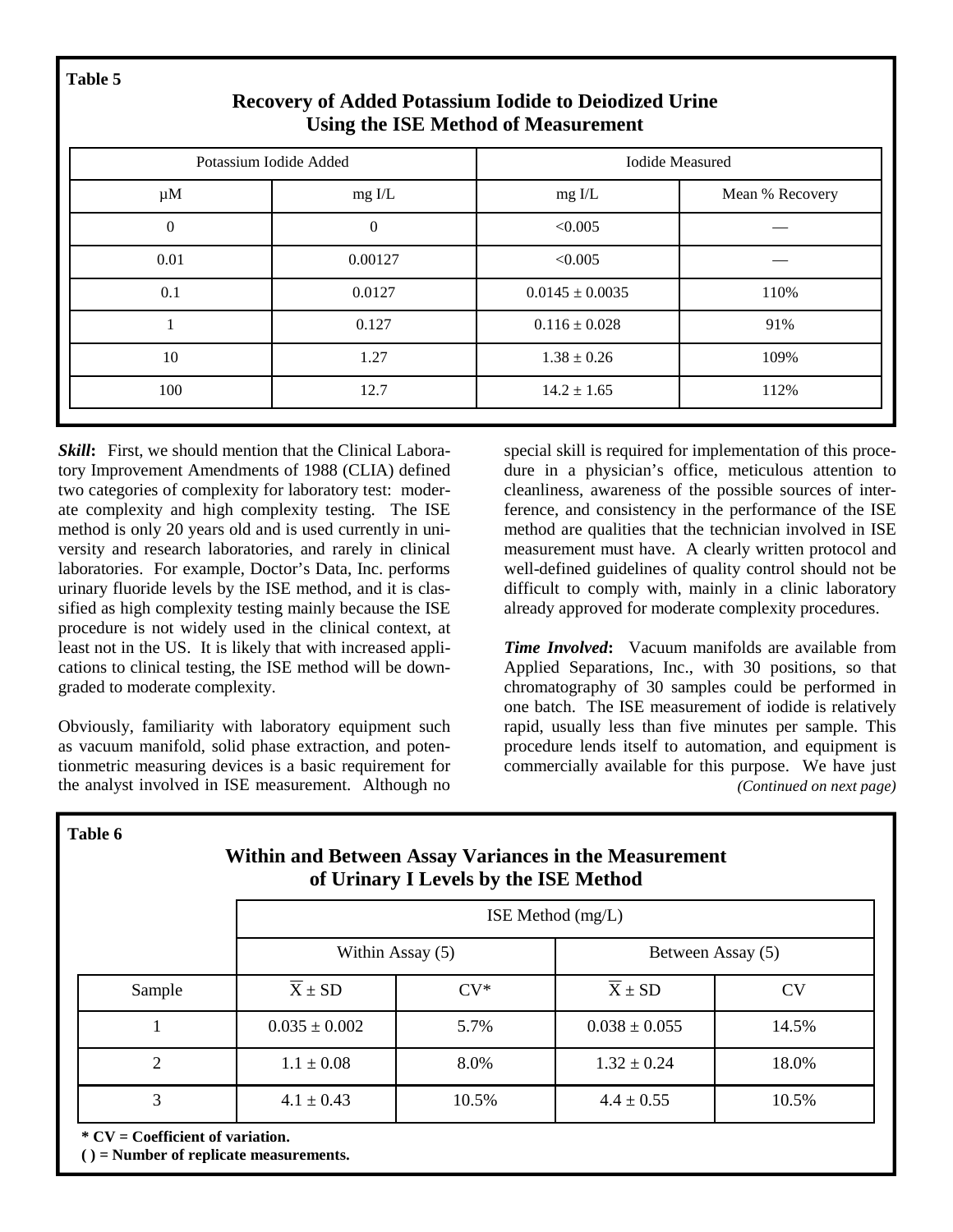acquired a new model from Thermo Orion, the #960 Meter with a 45-position Autosampler. This minimizes human intervention and, therefore, human error. It is of interest to note that using the 960 Model, the sensitivity is calculated by proprietary software in the unit, without human intervention. Surprisingly, the computed sensitivity for I determination, using the same electrode, was 0.006 mg/L, the same value we obtained, as described previously with the model 720 A-Plus meter. The upgrade from semiautomation to full automation could be justified with increased number of samples, such as in a Polyclinic or commercial laboratory.

*Cost***:** The 720 A Plus meter, with iodide-selective electrode and printer, the 30-position vacuum manifold, the computerized vacuum pump, and the usual laboratory glassware and pipetting devices would require an initial investment of \$5,000. We are currently preparing a list of equipment and other items necessary to get started in a physician's office laboratory already approved by CLIA for moderate complexity testing. Check with your local CLIA representative and your clinical pathologist for the requirements.

### **Discussion**

*Methodology***:** Since the discovery of iodine/iodide in the early 1800s, the measurement of this element has progressed steadily from colorimetry to the present mass-spectrometry. In the US, the starch-iodide reaction was the detection method in the  $1930s$ , <sup>31</sup> replaced with the ceric ion-arsenious acid of the  $1940s$ .<sup>32</sup> This last procedure is still used today in most clinical laboratories, where it has been automated.<sup>22</sup> The two latest additions over the last 20 years have been the ISE method<sup>20,21,23,24</sup> and ICP-MS, recently introduced in some clinical laboratories. The advantage of ICP-MS is the ability to measure a large number of elements in the same biological sample. Its disadvantage is the astronomical cost of acquisition and maintenance.

The ISE procedure for measuring iodide is very simple, using non-toxic reagents, and yielding results within minutes. In Japan, the ISE method can be used directly in urine samples.<sup>20,21</sup> However, in the US, the level of sensitivity of the ISE assay, if used directly, is 100 times lower than urine I levels usually present in the US population. Recently, the availability of SAX resin, with the purity required for purification of very low levels of iodide, made it possible to apply the ISE method to the measurement of urinary I levels in the US population. To our knowledge, this is the first time the purification of biological fluids on SAX columns, followed by measurement of iodide by the ISE method, is reported. Ideally, all equipment, supplies and reagents needed for the

ISE assay of urinary I levels should be available from one source, and this will most likely happen with increased demand. There is a need for a central laboratory capable of supplying urine samples with known amounts of iodide in order to monitor the precision and accuracy of the assay of urinary iodide in the physician's office and in commercial laboratories. We are concerned about the great discrepancy observed with values of urinary I levels reported by commercial laboratories using the same procedure, ICP-MS. Samples from the same urine collection were mailed to Doctor's Data and to Mayo Medical Lab (Wilmington, MA). The value reported by Doctor's Data was 11 mg I/24 hr, but Mayo Medical reported 99 mg I/24hr for the same sample, a nine-fold difference.

*Clinical Applications***:** It is estimated that a third of mankind suffers from I deficiency, defined by the World Health Organization as urinary I levels below 0.05  $mg/L$ <sup>1</sup> However, I sufficiency to prevent simple goiter and cretinism was considered adequate. I sufficiency of the whole human body has never been studied. Based on a review of published studies, we previously proposed that an amount of I about 100 times the RDA would be required for I sufficiency of the whole human body.<sup>13,30</sup> Using this new definition of I sufficiency, only mainland Japanese consume adequate levels of I, with 99% of the world suffering from I deficiency.

There is a great need for a simple test to assess I sufficiency of the whole human body. The I-loading test mentioned in this manuscript, using three tablets of Iodoral®, may be adequate in a clinical setting. Correlation of percentage I retained with clinical improvement of such conditions as FDB could be used to fine tune this Iloading test. Ghent, *et al*,<sup>5</sup> have suggested that the amount of I needed in women was dependent on their body weight. The preliminary data presented in this manuscript suggest that breast size and pathology may also play an important role in I requirement by the whole human body.

The high prevalence of I deficiency in the adult female US population<sup>1</sup> justifies the routine measurement of urinary I levels in every female patient evaluated in clinical practice. The procedure described in this manuscript makes it possible to perform such measurements in the physician's office.

#### **About the Author**

*Guy E. Abraham, MD, is a former Professor of Obstetrics, Gynecology and Endocrinology at the UCLA (Continued on next page)*